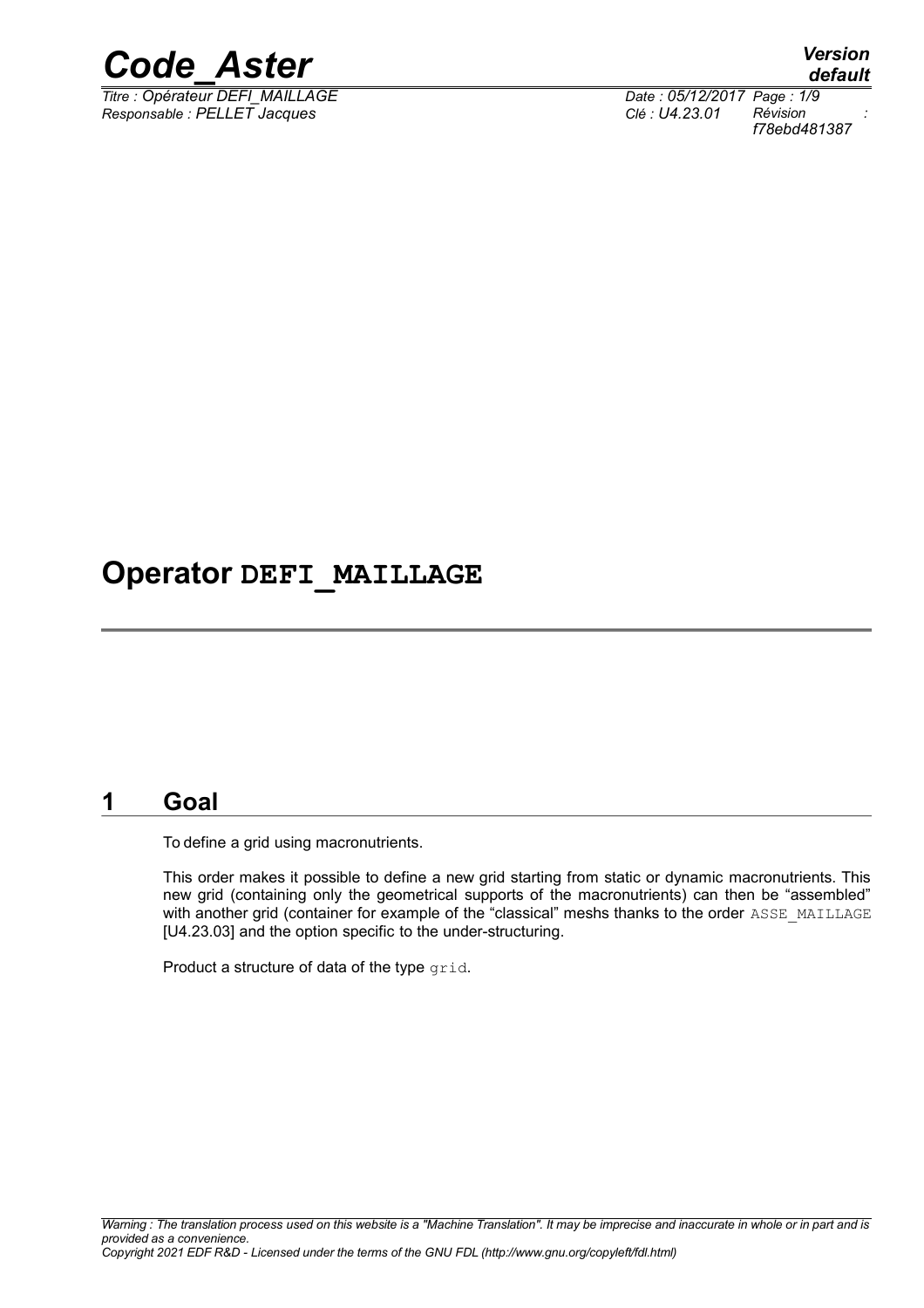*Titre : Opérateur DEFI\_MAILLAGE Date : 05/12/2017 Page : 2/9 Responsable : PELLET Jacques Clé : U4.23.01 Révision :*

## *default*

*f78ebd481387*

### **2 Syntax**

my (grid) = DEFI\_MAILLAGE **(** ♦ DEFI\_SUPER\_MAILLE = (\_F (  $\bigstar$  MACR ELEM =  $\overline{1}$  se ,  $\qquad \qquad$  [l\_macr\_elem\_\*]  $\begin{array}{ccc} \lozenge & \text{SUPER}} \text{ MAILLE} = & \begin{array}{ccc} 1 \text{ mail}, & \text{if} \end{array} \\ \lozenge & | & \lozenge \text{ TRAN} & = / & (\text{tx}, \text{ ty}), \text{ or } (\text{tx}, \text{ tv}, \text{ tz}), \text{if} \text{ R} \end{array}$  $\Diamond$  |  $\Diamond$  TRAN = / (tx, ty), or (tx, ty, tz), [1 R] / (0. , 0.) or (0. , 0. , 0.), [DEFECT]  $|\quad \lozenge$  ANGL\_NAUT = / (A), or (has, B, c), [l\_R] / (0.), or (0. , 0. , 0.), [DEFECT]  $\Diamond$  CENTER = / (px, py) or (px, py, pz), [lR] / (0. , 0.), or (0. , 0. , 0.), [DEFECT] ),),  $\Diamond$  | RECO GLOBAL = ( $F$  (  $\begin{array}{ccccc} \bullet & / & \text{ALL} & = & \text{YES'} , \\ & / & \text{SUBER MATILER} & = & 1 \end{array}$  $SupER$  *MAILLE* = 1 *maille* , [l *maille*]◊ | CRITERION = / 'ABSOLUTE' , / 'RELATIVE' ,<br>
/ prec , [R]  $|\text{ PRECISION} = / \text{prec}$  ,  $[R]$ <br> $/ 1 \cdot D - 3$  ,  $[PE]$ 1.D-3 , [DEFECT]  $),$  ), | RECO\_SUPER\_MAILLE = (\_F (  $\begin{array}{lll} \text{\textbullet} & \text{Super Max}} & \text{Super Max} \\ \text{\textbullet} & \text{Group No} & = & \text{1\_mo} \end{array}$  ,  $\begin{array}{lll} \text{[1\_maille]} \\ \text{[1\_group no]} \end{array}$  $\begin{array}{lllll} \bullet & \text{GROUP}^- \text{NO} & = & \overset{\text{---}}{\text{I}} \text{gno} & , & & \text{[1\_group]} \ \lozenge & / & \text{OPTION} & = & \text{VGEOMETRICAL'} & , & & \text{[DEFECT]} \end{array}$  $\Diamond$  / OPTION = 'GEOMETRICAL', ◊ | CRITERION = / 'ABSOLUTE' , 'RELATIVE' , [DEFECT] | PRECISION = / prec , [R] / 1.D-3 , [DEFECT] / OPTION = 'NOEUD A NOEUD', / OPTION =  $'OPPOSITE'$ ,  $)$ ,  $)$ ,  $\Diamond$  DEFIGROUP\_NO =  $_F$  (  $\bullet$   $\overline{}/$  ALL = 'YES' , / SUPER MAILLE = e-mail , [mesh]  $\Diamond$  PREFIX = pref , [KN]  $\bullet$  INDEX = (DM, Fm, dn, fn), [l\_I] / ♦ GROUP\_NO\_FIN = gno\_fin, [group\_no]  $\bullet$  SUPER MAILLE = e-mail,  $[mesh]$ ♦ GROUP\_NO\_INIT= gno\_ini, [group\_no] ),), **)**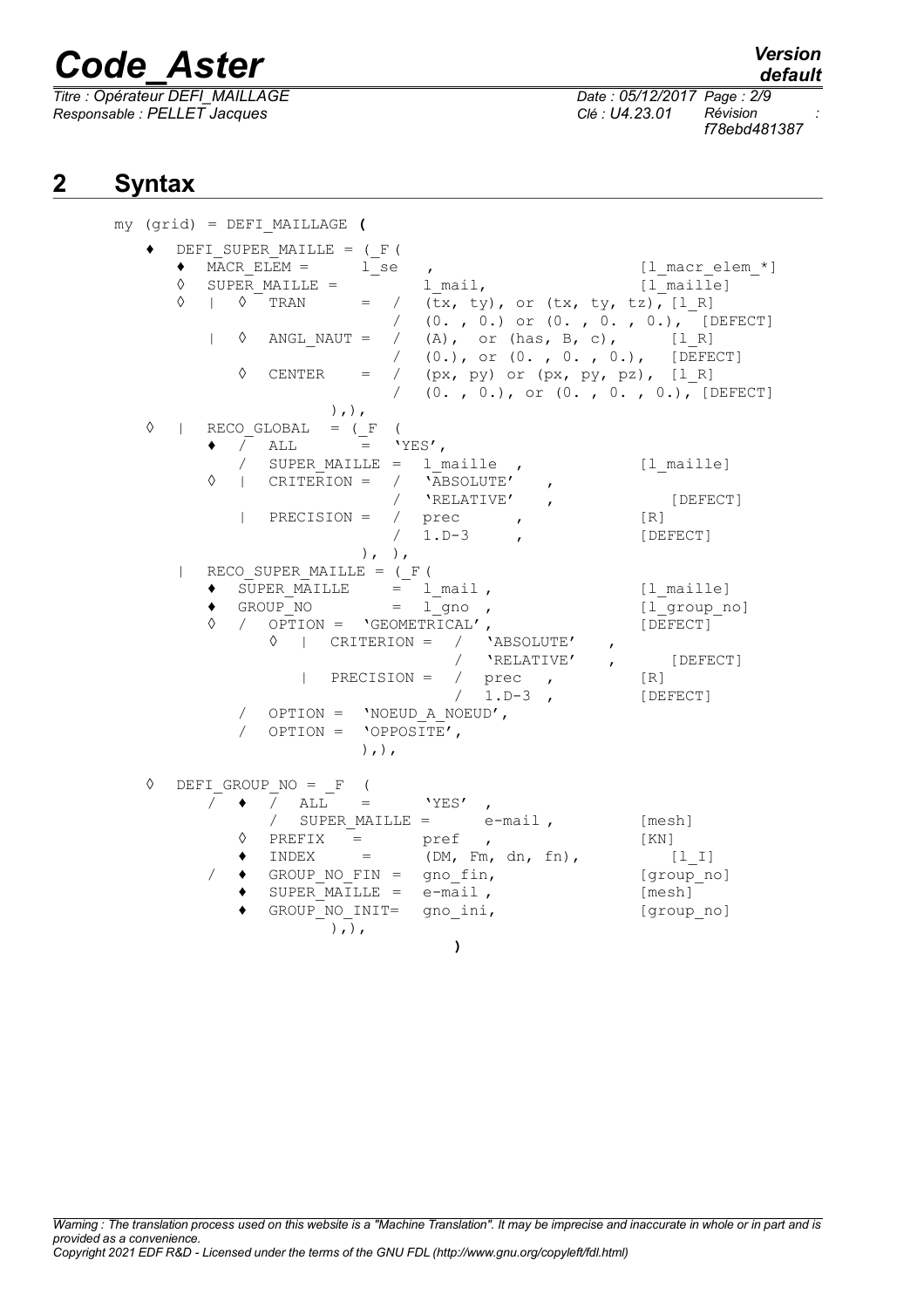*Titre : Opérateur DEFI\_MAILLAGE Date : 05/12/2017 Page : 3/9 Responsable : PELLET Jacques Clé : U4.23.01 Révision :*

*default*

*f78ebd481387*

### **3 General information**

In the documentation of this order, one will speak about:

- macronutrient: object of the type macr\_elem\_stat or macr\_elem\_dyna,
- super-mesh: geometrical entity supporting one macro élément,
- grid **initial** when one indicates the grid which was used to generate a macro element,
- grid **final** to indicate the grid produced by this order.

By extension these adjectives **initial/final** will apply to the entities attached to the grids: node, mesh, group of nodes.

Practically, to build the final grid:

- one defines super-meshs while positioning in the space (2D or 3D) of the macro existing elements (the same macronutrient can generate several super-meshs),
- one resticks the super-meshs between them,
- one re-elects, if it is wanted, certain nodes.
- one creates, if it is wanted, certain groups of nodes.

#### **Note:**

*One can note that the grid created by this order is made only of super - meshs. One thus cannot (for example), to draw it with the post - usual processors. Possibilities of curing it will be able to exist with the order DEFI\_SQUELETTE [U4.24.01].*

*To mix finite elements "classical" and substructures, it is necessary to use the operator of "concatenation" of grids [U4.23.03]: mag = ASSE\_MAILLAGE (MAILLAGE= (m1, m2))*

A grid resulting from the operator DEFI\_MAILLAGE contains:

- super-meshs,
- nodes,
- groups of nodes.

The super-meshs are defined by translation/rotation of macronutrients.

As a "classical" mesh, a super-mesh is entirely defined by the list of its nodes. The coordinates of the nodes of the meshs are those of the external nodes of the macro - elements transformed by the geometrical transformation: translation, rotation…

If one does not carry out a sticking together (cf. RECO\_GLOBAL / RECO\_SUPER\_MAILLE), the grid has as many nodes as the sum of the nodes of the super-meshs.

#### **C1 convention:**

When one "resticks" the super-meshs, one eliminates certain nodes. By convention, during an elimination of coinciding nodes, one preserves the node (and thus its coordinates) which comes from the first mesh of the list 1 mail (cf. RECO\_GLOBAL / RECO\_SUPER\_MAILLE).

As in any grid *Aster*, the nodes are **named**. By defaults, the names of the nodes are given by the program in the form:  $N$ ijk where  $ijk$  is a number understood enters 1 and 999999.9.

The keyword DEFI GROUP NO allow the user to re-elect certain nodes and to define groups of nodes.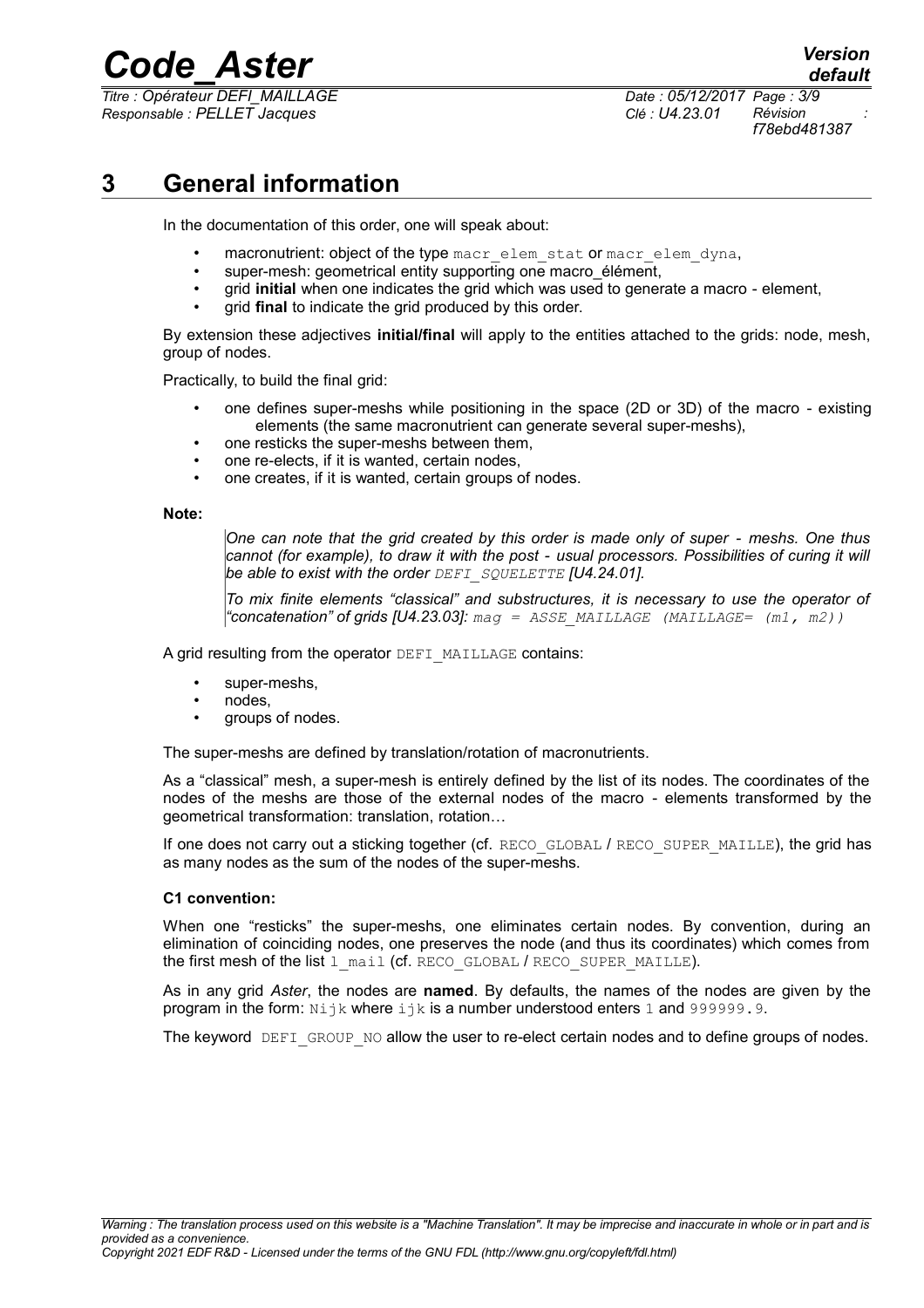*Titre : Opérateur DEFI\_MAILLAGE Date : 05/12/2017 Page : 4/9 Responsable : PELLET Jacques Clé : U4.23.01 Révision :*

### **4 Operands**

#### **4.1 Keyword DEFI\_SUPER\_MAILLE**

DEFI\_SUPER\_MAILLE =

This keyword factor makes it possible to define the super-meshs of the grid using the macronutrients.

#### **4.1.1 Operand MACR\_ELEM**

 $MACR$  ELEM =  $l$  se

1 se is the list of the names of the macronutrients which will generate the meshs.

#### **4.1.2 Operand SUPER\_MAILLE**

◊ SUPER\_MAILLE = l\_mail

1 mail is the list of the names which one wants to give to the meshs. This argument is optional. In his absence, one will give to the meshs the names macronutrients (this is obviously impossible if one wants to use several times the same macronutrient).

#### **4.1.3 Geometrical operands of transformations**

 $\Diamond$  |  $\Diamond$  TRAN =

This keyword defines the translation to be applied to the macronutrient:

- if one is in **2D**, 2 realities are expected:  $(\pm x, \pm y)$ ,
- if one is in **3D**, 3 realities are expected:  $(tx, ty, tz)$ .
- $|\quad \Diamond \quad$  ANGL NAUT =
	- ◊ CENTER =

These keywords define rotation to be applied to the macronutrient.

If one is in **2D**, 3 realities are expected:

- has is the angle (in degrees) of rotation in the plan for ANGL NAUT,
- $px$  and  $py$  are the coordinates of the centre of rotation for CENTER.

If one is in **3D**, 6 realities are expected:

- has, B, C are the nautical angles  $(\alpha, \beta, \gamma)$  rotation (in degrees). (Cf the operator AFFE\_CARA\_ELEM [U4.42.01]) for ANGL\_NAUT,
- px, py and pz are the coordinates of the centre of rotation for CENTER.

#### **Notice important:**

*It is known that the order of the keywords is not significant for Aster. The operation of translation/rotation is conventionally made in the order rotation then translation. These two operations do not commutate in general.*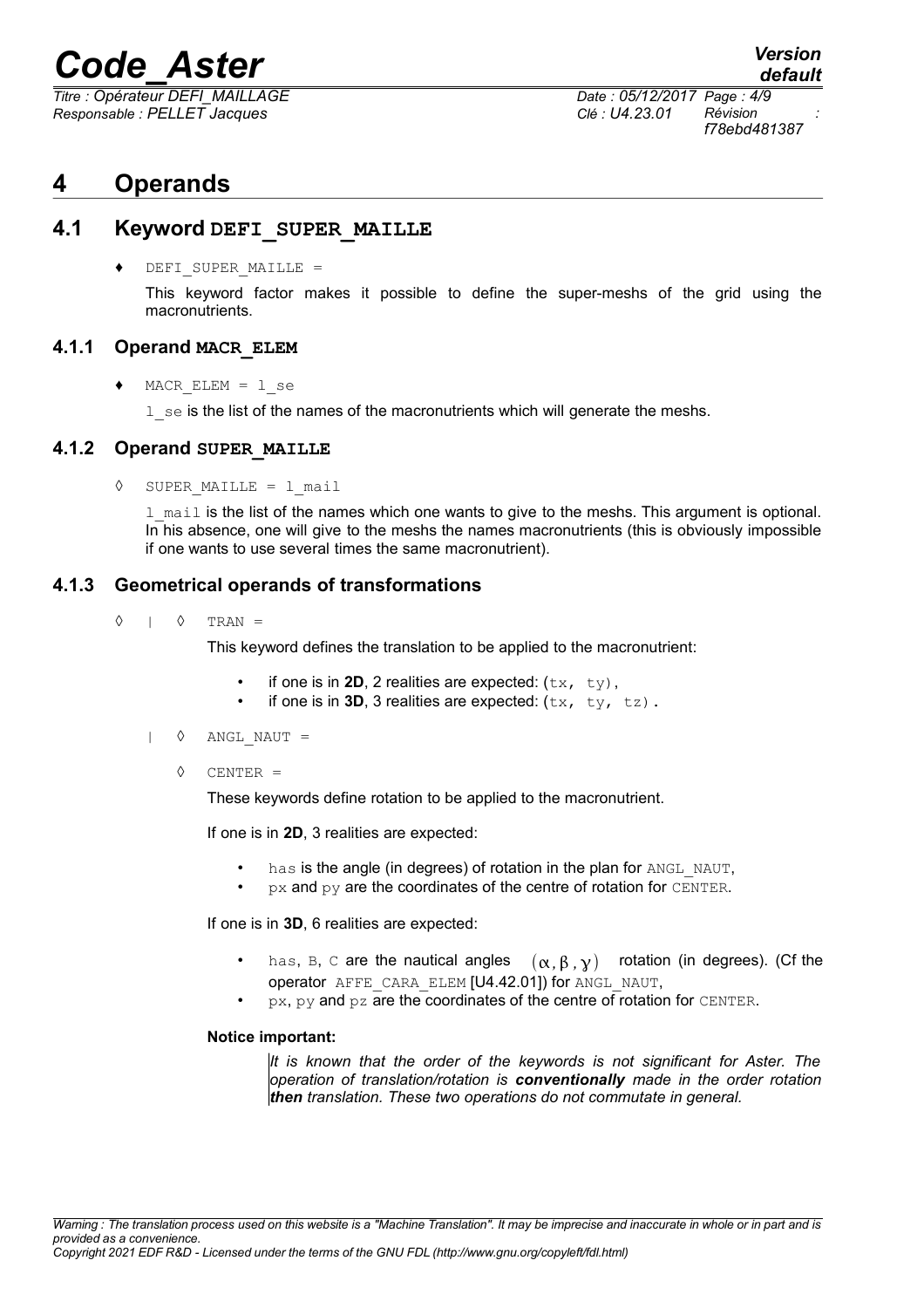*Titre : Opérateur DEFI\_MAILLAGE Date : 05/12/2017 Page : 5/9 Responsable : PELLET Jacques Clé : U4.23.01 Révision :*

*f78ebd481387*

#### **4.2 Keyword RECO\_GLOBAL**

|  | $RECO GLOBAL =$ |                            |  |            |  |          |
|--|-----------------|----------------------------|--|------------|--|----------|
|  |                 | ALL                        |  | $=$ 'YES', |  |          |
|  |                 | SUPER MAILLE = $1$ maille, |  |            |  |          |
|  |                 | CRITERION = $/$ 'ABSOLUTE' |  |            |  |          |
|  |                 |                            |  | 'RELATIVE' |  | [DEFECT] |
|  |                 | $PRECISION =$              |  | prec,      |  |          |
|  |                 |                            |  | $1.D-3.$   |  | [DEFECT] |

This keyword makes it possible to restick **automatically** a set of super-meshs (indicated by the keyword SUPER MAILLE or the keyword ALL) with a geometrical criterion of proximity: 2 nodes of 2 different super-meshs  $m1$  and  $m2$  will be confused if the distance which separates them is:

< prec (CRITERION = 'ABSOLUTE'), < prec\*min (D (m1), D (m2)) (CRITERION = 'RELATIVE').

where D (semi) note the smallest distance between 2 nodes of the super-mesh semi.

#### **Note:**

*Two nodes of the same mesh will never be restuck.*

*If a mesh contains one node, it is necessary to use it CRITERION = 'ABSOLUTE' .*

#### **4.3 Keyword RECO\_SUPER\_MAILLE**

◊ RECO\_SUPER\_MAILLE =

This keyword factor makes it possible to restick "**with the hand**" certain super-meshs indicated by the user. The super-meshs which one can restick are those which were defined by the keyword DEFI\_SUPER\_MAILLE. One then resticks the super-meshs via groups of nodes. To say what one wants to restick it is thus necessary to give of the couples (mesh, group of nodes (initial grid)).

#### **Note:**

*When one gives a couple (mesh , group of nodes), one indicates the list of the nodes of the group of nodes which are external for the macronutrient which defines the super-mesh. It is in fact the intersection of the group of nodes and the edge of under - structure. This list is ordered as the initial group of nodes.*

*In theory, when one resticks 2 meshs via 2 groups of nodes, the whole of the indicated nodes must restick (cf the convention chosen by the keyword*  $OPTION$ *). A message of alarm will be transmitted if it is not the case.*

#### **4.3.1 Operands SUPER\_MAILLE / GROUP\_NO**

◊ SUPER\_MAILLE =

One gives the list of the meshs here to be restuck. In general, one resticks meshs 2 by 2.

For the "corners", it can be pleasant to restick all the convergent meshs in only once (for example the 4 super-cubic ones which divide the same edge).

◊ GROUP\_NO =

One gives here the list of the groups of nodes to be restuck. This list is of the same length than the list of the meshs.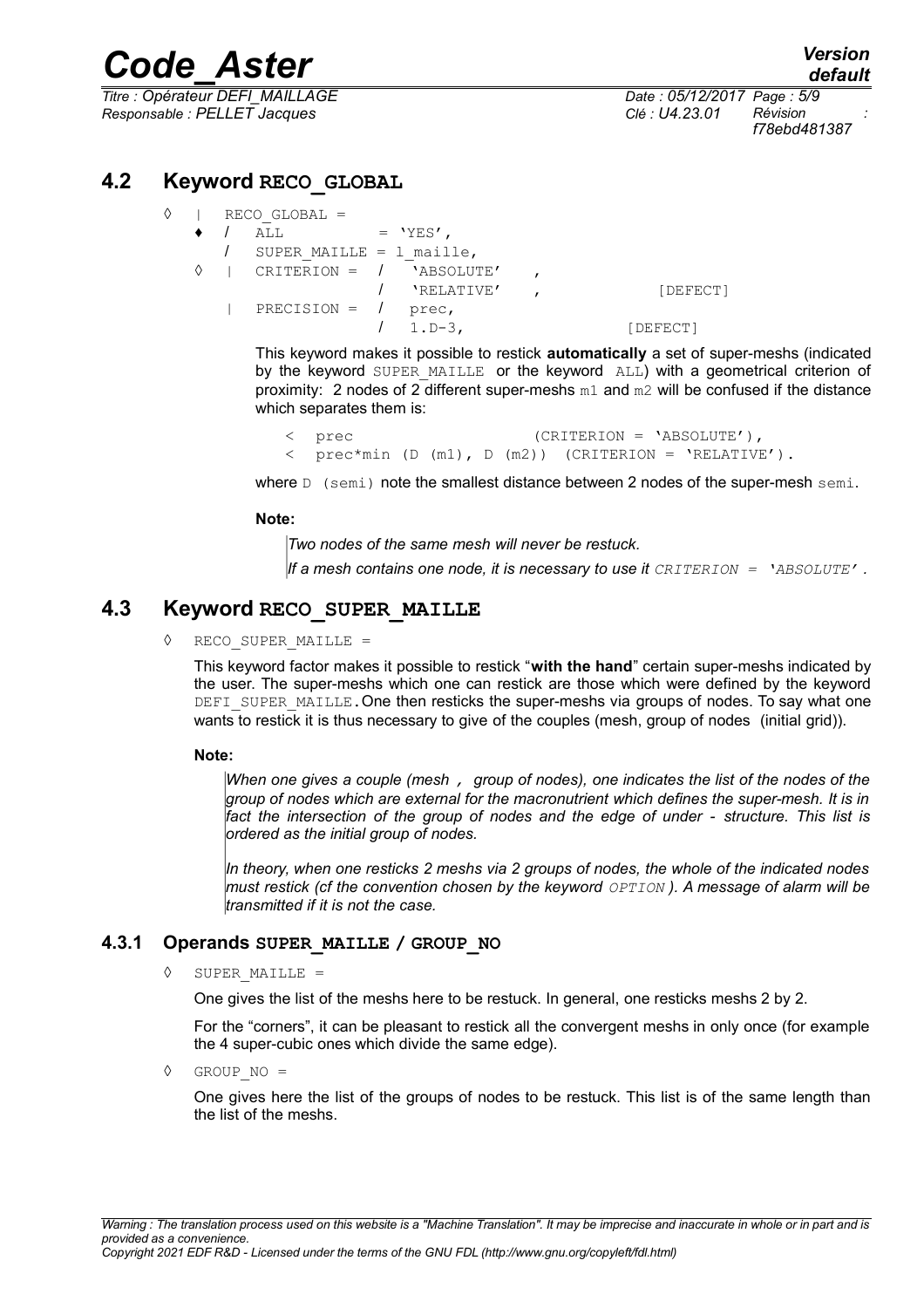*Titre : Opérateur DEFI\_MAILLAGE Date : 05/12/2017 Page : 6/9 Responsable : PELLET Jacques Clé : U4.23.01 Révision :*

*f78ebd481387*

#### **4.3.2 Operand OPTION**

◊ OPTION =

This word makes it possible to choose the convention of sticking together of the lists of nodes defined by the groups of nodes.

• 'GEOMETRICAL' :

The program will confuse the nodes by considerations of geometrical proximity. (Cf keyword: RECO\_GLOBAL)

• 'OPPOSITE' 'NOEUD\_A\_NOEUD'/ :

Soit :  $G1 = \begin{vmatrix} A1, B1, C1 \end{vmatrix}$  $G2 = \begin{bmatrix} \overline{A2}, \overline{B2}, \overline{C2} \end{bmatrix}$  $G3 = \begin{bmatrix} \overline{A3}, \overline{B3}, \overline{C3} \end{bmatrix}$ If OPTION = 'NOEUD A NOEUD' , GROUP NO =  $(G1, G2, G3)$ on va recoller : **A1** avec **A2** avec **A3** 

avec avec **B1 B2 B3**

If OPTION = 'OPPOSITE' , GROUP NO =  $(G1, G2, G3)$ 

on va recoller :  $C1$  avec  $A2$  avec  $A3$ avec avec **B1 B2 B3**

**A1** avec *C2* avec *C3* 

avec avec **C1 C2 C3**

#### **Caution:**

*For option 'OPPOSITE' , only the first group of nodes of the list of GROUP\_NO "is turned over".*

#### **4.4 Keyword DEFI\_GROUP\_NO**

◊ DEFI\_GROUP\_NO =

This keyword factor makes it possible to define groups of nodes starting from groups existing in the initial grids of the macronutrients.

#### **Note:**

*An initial group of nodes can contain nodes which do not belong to the edges of the macronutrients. These internal nodes thus do not exist in the final grid. By convenience, one takes convention nevertheless to create the group reduced to his intersection with the edge of the macronutrient.*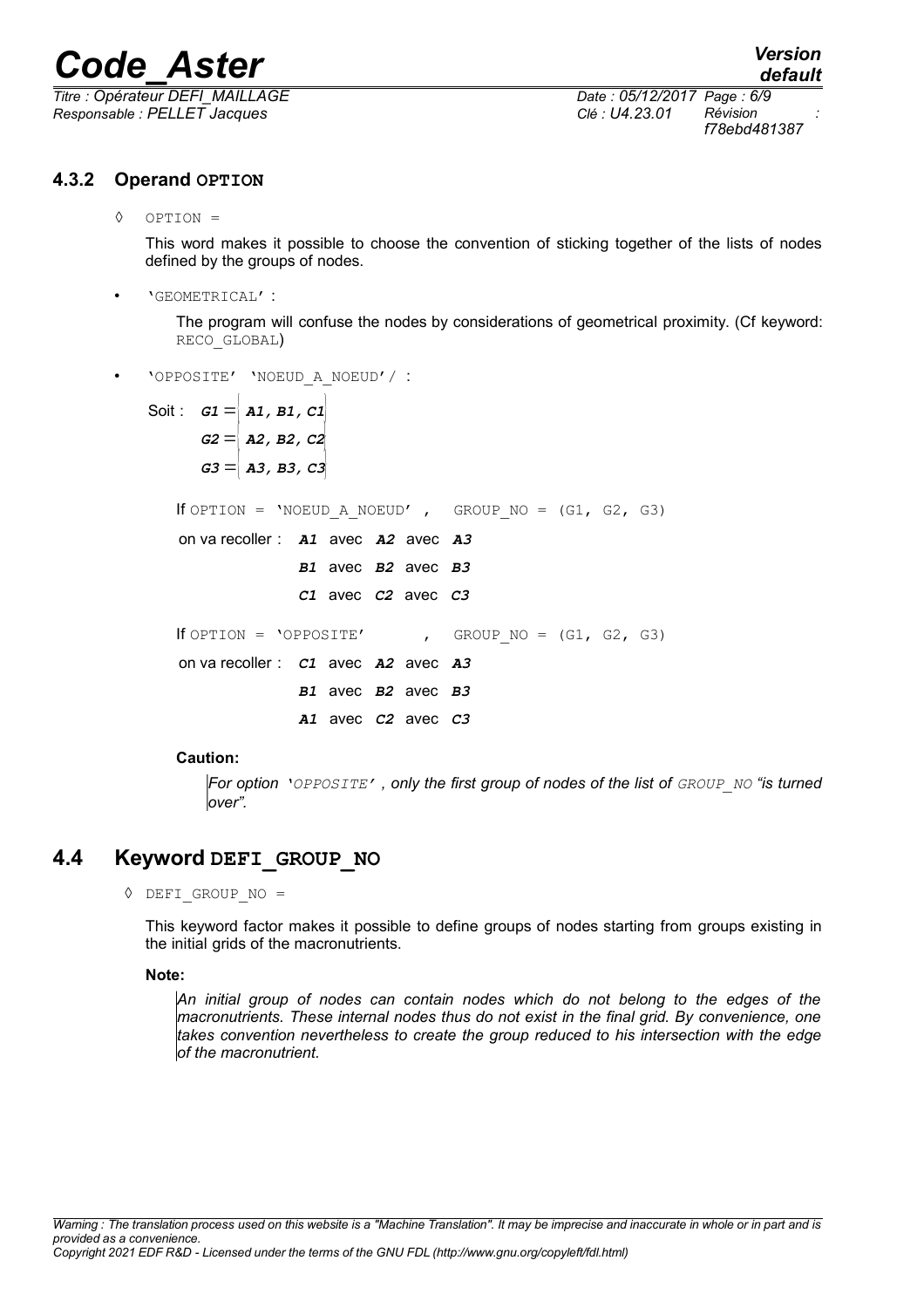*Titre : Opérateur DEFI\_MAILLAGE Date : 05/12/2017 Page : 7/9 Responsable : PELLET Jacques Clé : U4.23.01 Révision :*

*f78ebd481387*

#### **4.4.1 Operands ALL / SUPER\_MAILLE / PREFIX / INDEX**

$$
|\qquad \bullet \qquad / \qquad \text{ALL} \qquad = \text{ 'YES' },
$$

```
/ SUPER_MAILLE = e-mail,
```
- $\Diamond$  PREFIX = pref,
- $INDEX = (DM, Em, dn, fn),$

These keywords make it possible to create all the groups of nodes corresponding to the groups of the initial grid associated with the mesh  $e$ -mail or with all the meshs if:

TOUT= 'YES'.

The convention of renaming is the following one (in pseudonym FORTRAN):

gno fin (k8) =  $pref//no$  mail (DM: Fm) //gno\_ini (dn: fn)

What wants to say that the name of a group of nodes will be formed while concaténant:

- the prefix possibly given by the user,
- a under-chain of characters extracted the name of the mesh,
- a under-chain of characters extracted the name of  $q$ roup no initial grid.

It is necessary thus that:

ltot= length (prefix) + (FM-dm+1) + (fn-dn+1)  $\Box$  8

A frequent case is the following: the grids which gave rise to the macro - elements come from a preprocessor which generates names of the form  $GRNO$ ijkl. If the user gives to his super-meshs of the names with 2 characters: SA, SB,...., the sequence:

```
DEFI_GROUP_NO=_F (TOUT= 'YES', PREFIXE=' GN', INDEX=
(1, 2, 5, 8)
```
Will generate groups of nodes of names:

GNSA0001, GNSA0002,… , GNSB0001.

#### **4.4.2 Operands GROUP\_NO\_FIN / SUPER\_MAILLE / GROUP\_NO\_INIT**

- | ♦ GROUP\_NO\_FIN = gno\_fin,
	- $SUPER$  MAILLE =  $e$ -mail,
		- $GROUP$ NO INIT = gno ini,

These keywords make it possible to create groups of nodes **one by one** :

- gno fin is the name which one wants to give to GROUP NO,
- e-mail and gno ini identify it GROUP NO initial:
	- e-mail is the name of the super-mesh which carries it GROUP NO.
	- gno ini is the name of GROUP NO initial grid.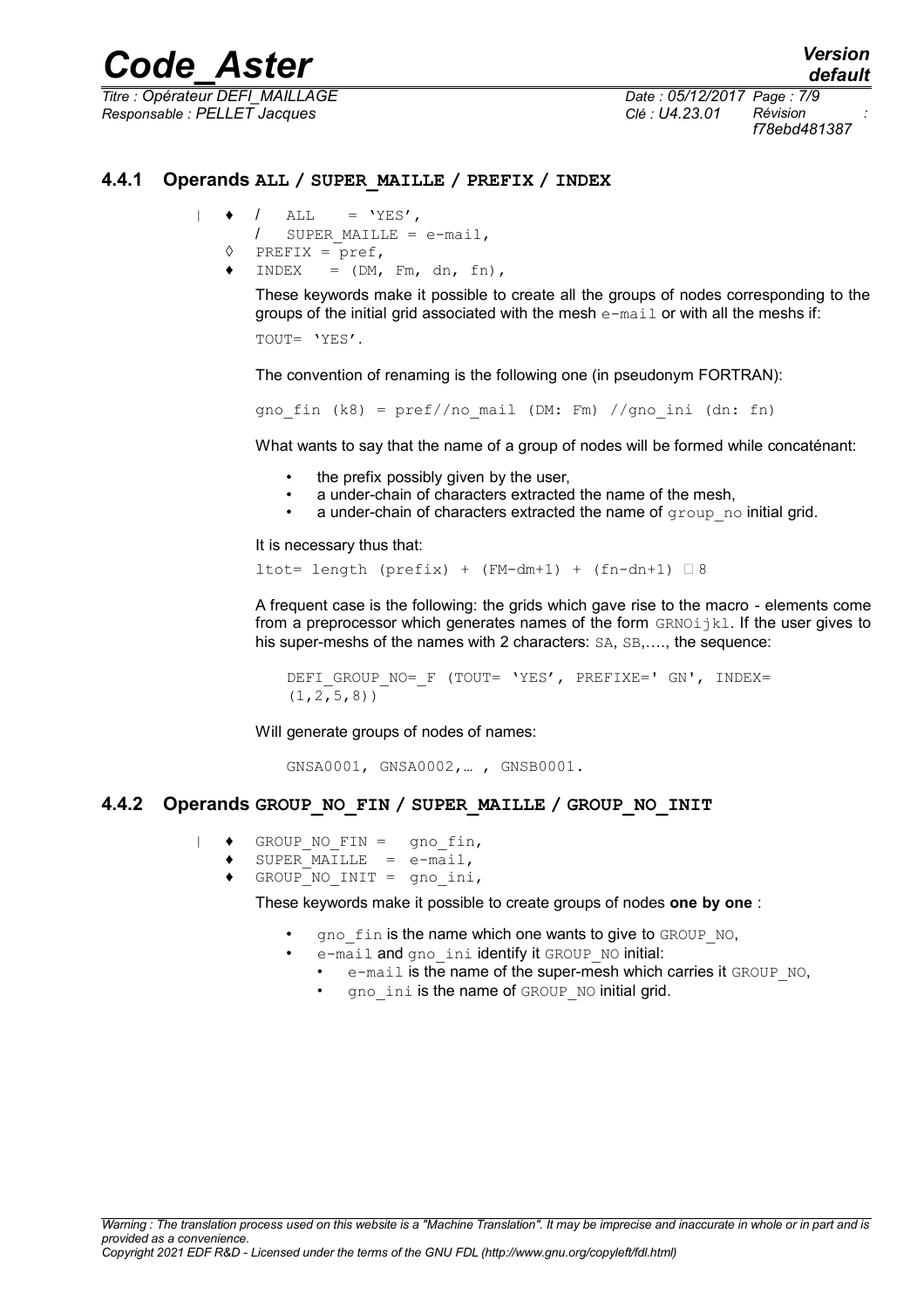*Titre : Opérateur DEFI\_MAILLAGE Date : 05/12/2017 Page : 8/9 Responsable : PELLET Jacques Clé : U4.23.01 Révision :*

## *default*

*f78ebd481387*

### **5 Example**



One can then define the grid m2 :



…)

*Warning : The translation process used on this website is a "Machine Translation". It may be imprecise and inaccurate in whole or in part and is provided as a convenience. Copyright 2021 EDF R&D - Licensed under the terms of the GNU FDL (http://www.gnu.org/copyleft/fdl.html)*